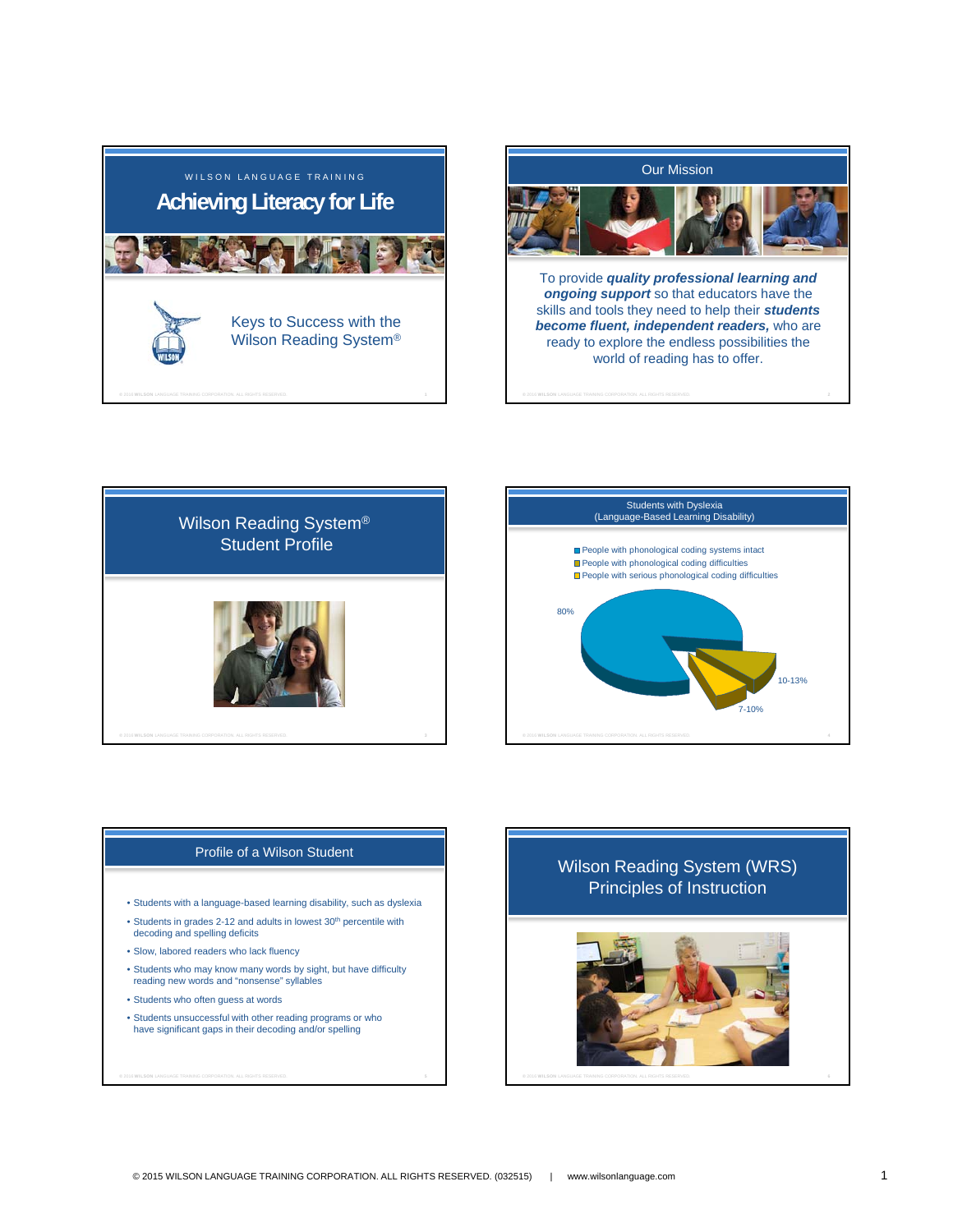# WRS Principles of Instruction

- Systematic: Sequential and cumulative word study
- Mastery-based progression: Multiple opportunities to practice, feedback
- Diagnostic Instruction
- Explicit: Learning through modeling and doing
- Multisensory / active learning
- Metacognitive
- Decoding & Spelling
- Vocabulary, Fluency, & Comprehension











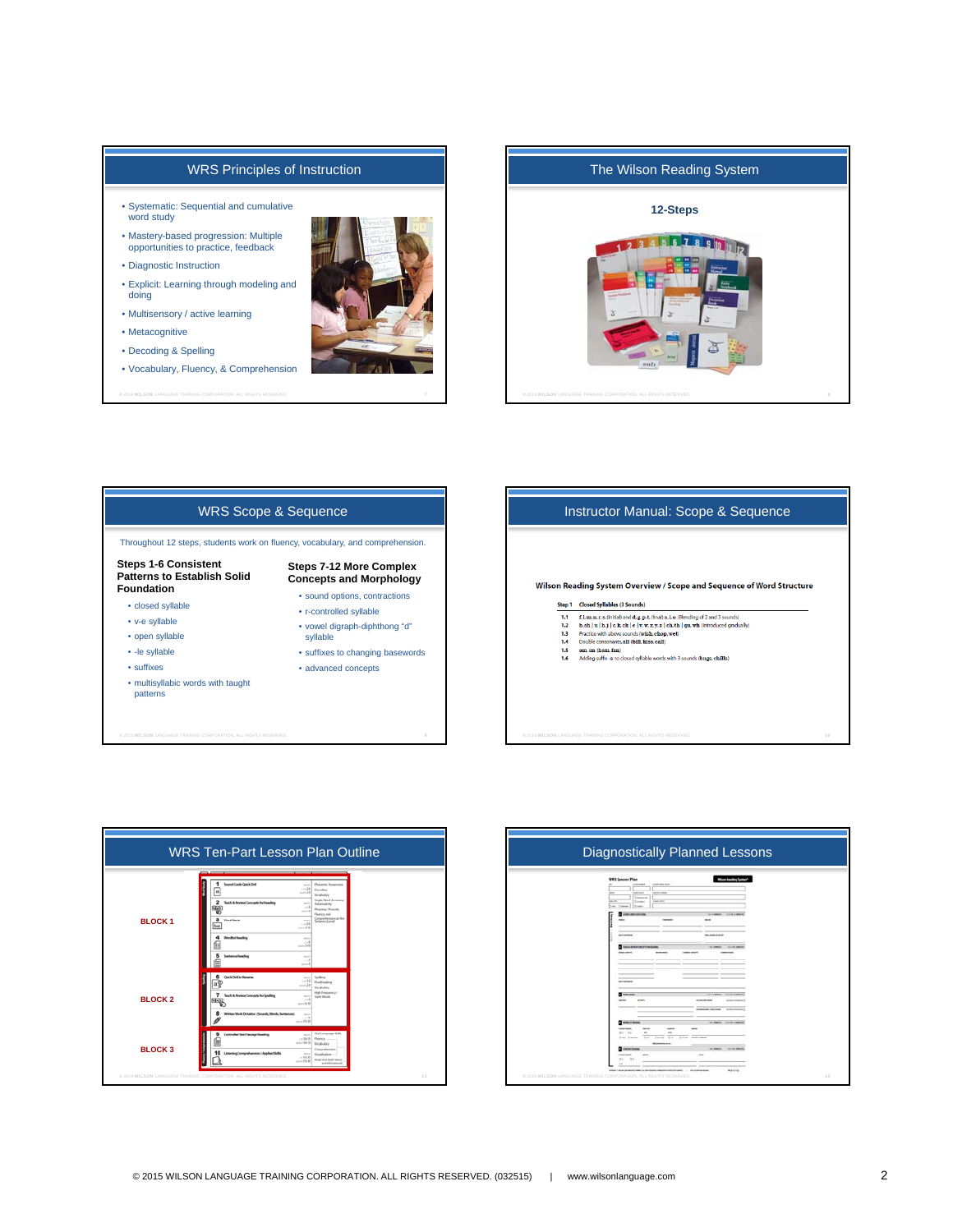









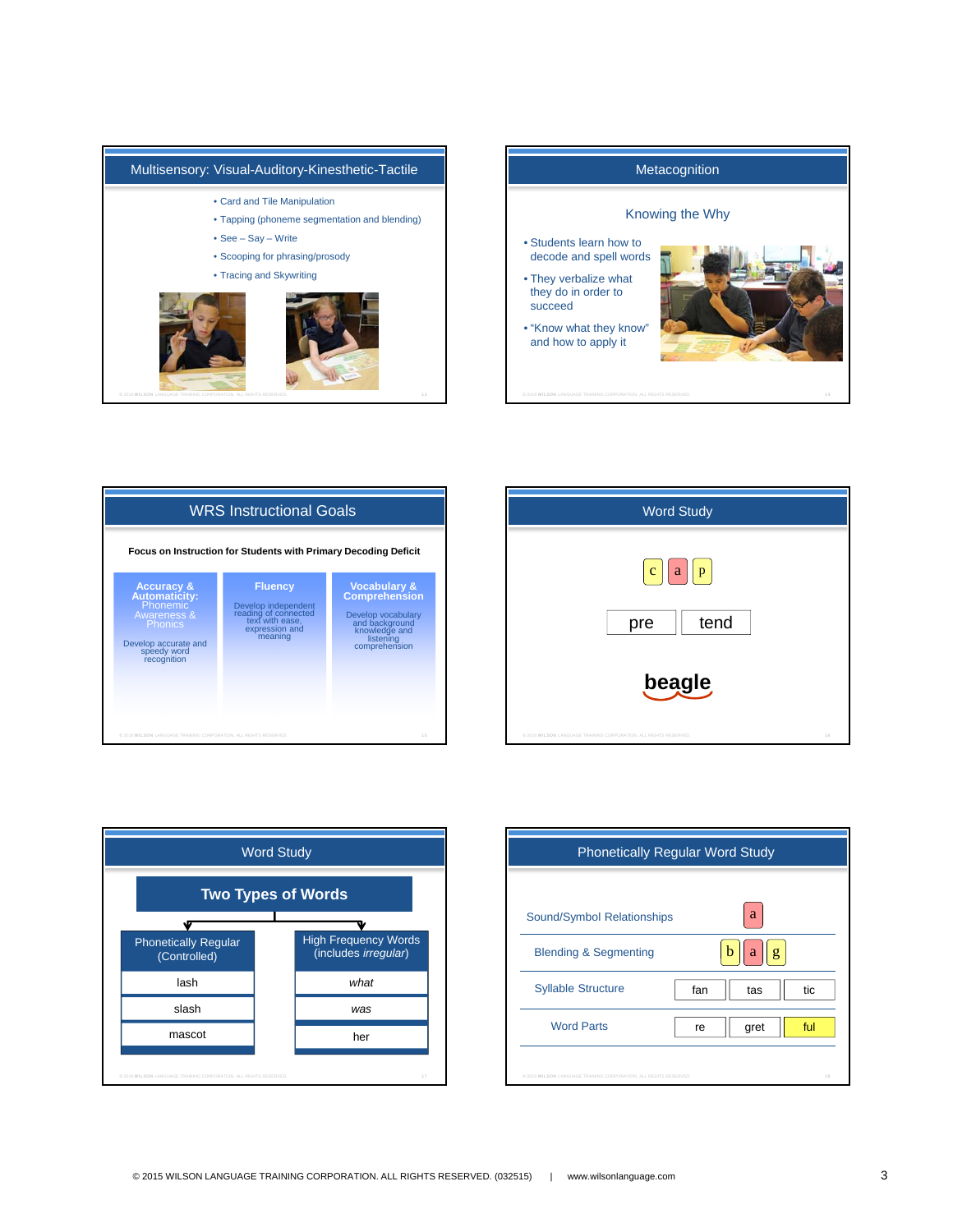



| <b>Syllable Types</b>                                                                                        |               |
|--------------------------------------------------------------------------------------------------------------|---------------|
| <b>Closed Syllable</b>                                                                                       | drip          |
| <b>Vowel-Consonant-e Syllable</b>                                                                            | .brāk¢        |
| <b>Open Syllable</b>                                                                                         | she           |
| <b>Consonant-le Syllable</b>                                                                                 | ta ble<br>-le |
| <b>R-Controlled Syllable</b>                                                                                 |               |
| <b>Vowel Digraph/Diphthong Syllable</b><br>@ 2016 WILSON LANGUAGE TRAINING CORPORATION. ALL RIGHTS RESERVED. | 21            |





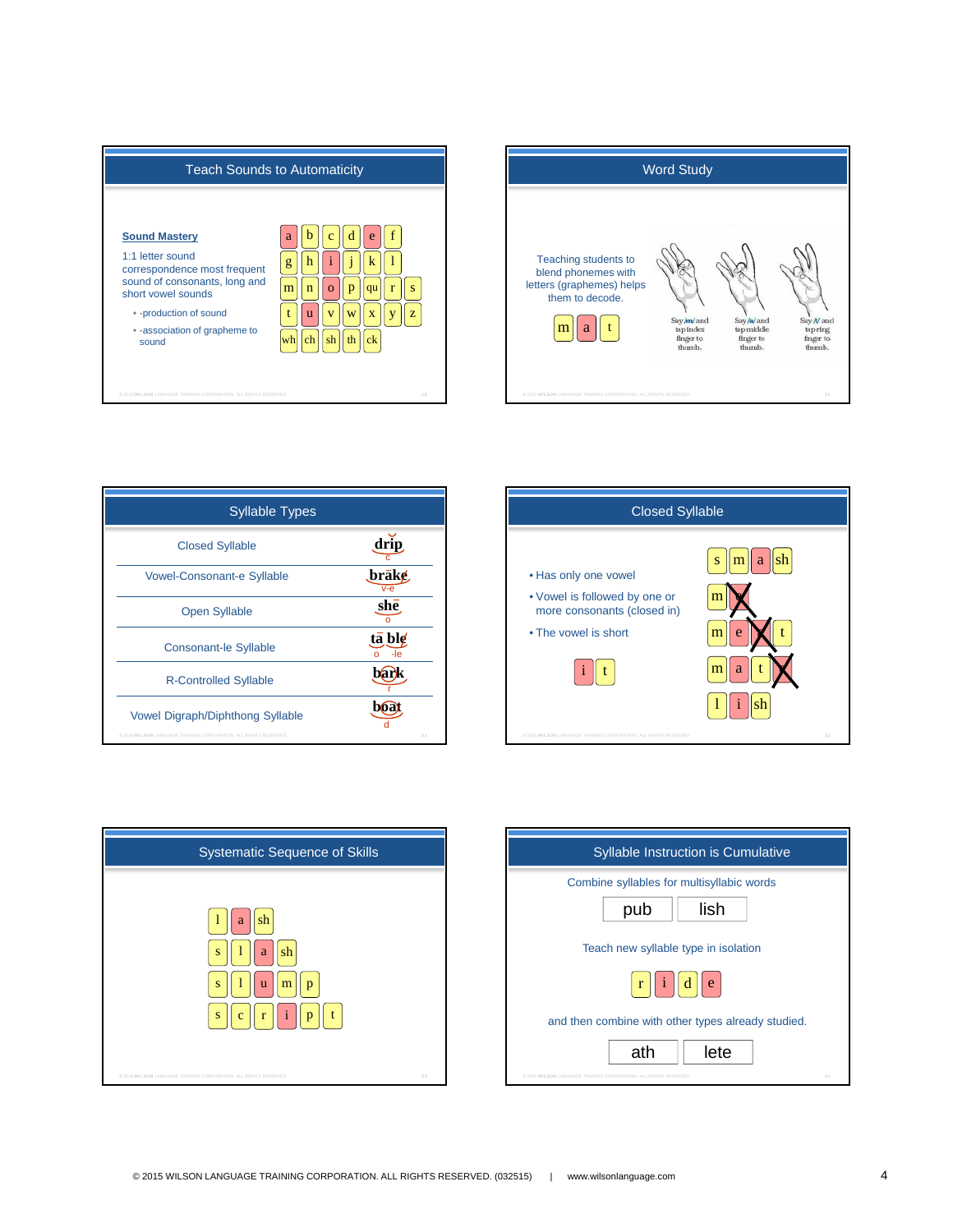









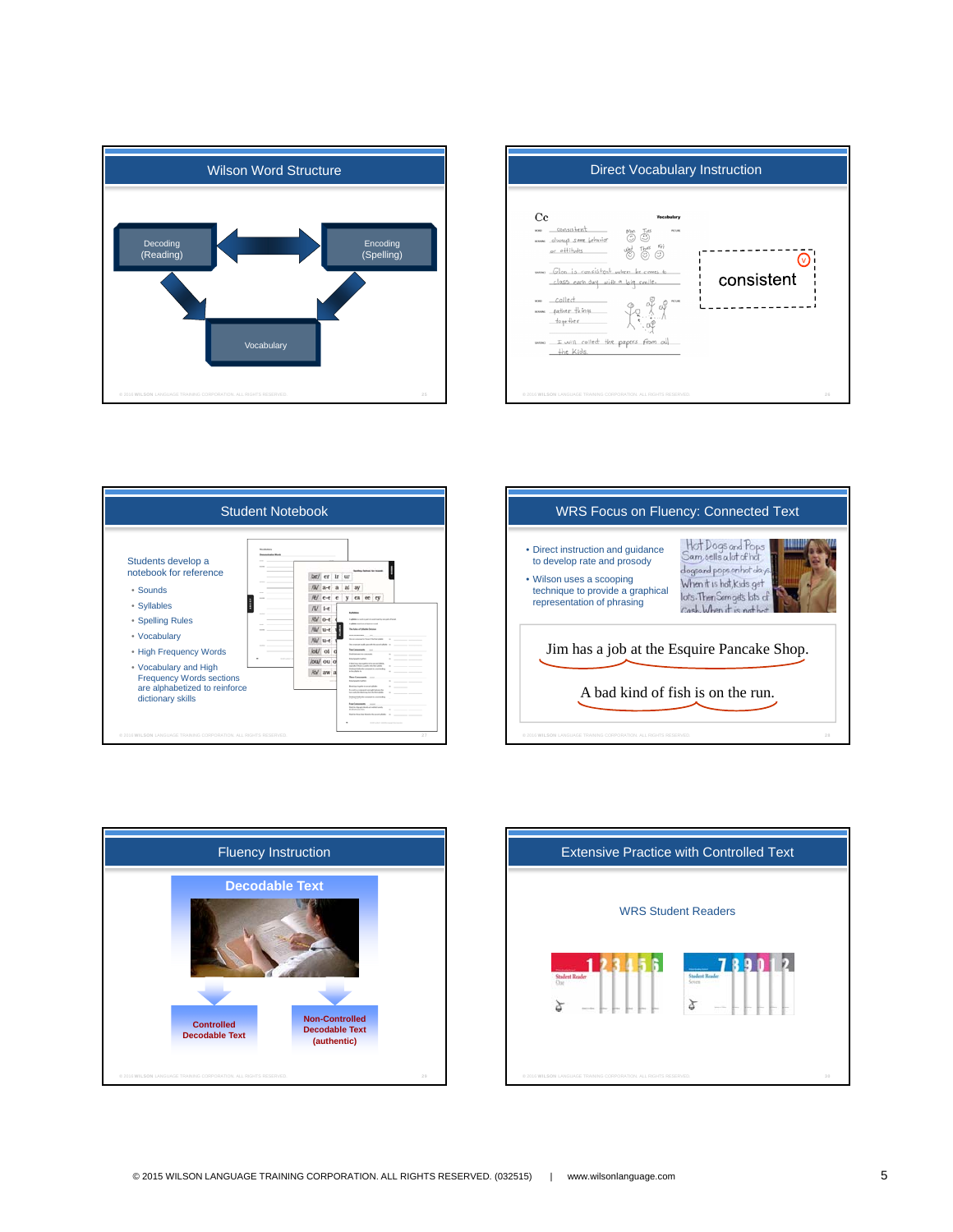| sock | shed | led |  |
|------|------|-----|--|
| dug  | mat  | lit |  |
| pig  | pup  | nap |  |
| quit | kit  | Gus |  |
| Jack | then | job |  |
| did  | zap  | rub |  |
| ship | tot  | pad |  |
| fish | zag  | rug |  |
| them | pal  | fox |  |
| nut  | gas  | him |  |



| Controlled Text: WRS Student Reader - Step 1.3       |
|------------------------------------------------------|
| a the collect                                        |
| Beth and the Pup                                     |
| On the job, at the shop, Beth had a                  |
| pal. It was a pup. The pup was a lost                |
| dog. It did wag and yap. Beth led the                |
| pup to a dish. The pup then sat with                 |
| Beth. Beth called the pup "Zip".                     |
|                                                      |
|                                                      |
| 33<br>IAGE TRAINING CORPORATION, ALL RIGHTS RESERVED |

## Controlled Text: WRS Student Reader – Step 3.2

| sandwich | traffic | children           |  |
|----------|---------|--------------------|--|
| noustop  | bobsled | shipment           |  |
| address  | attend  | frantic<br>n ann a |  |
| invent   | pumpkin | splendid           |  |
| seventh  | insult  | Alfred             |  |
| pretzel  | absent  | flannel            |  |
| kingdom  | problem | dragon             |  |
| pilgrim  | talent  | spinach            |  |
| trumpet  | skillet | locket             |  |
| planet   | triplet | cricket            |  |
|          |         |                    |  |





"Yes, I will," said Jill.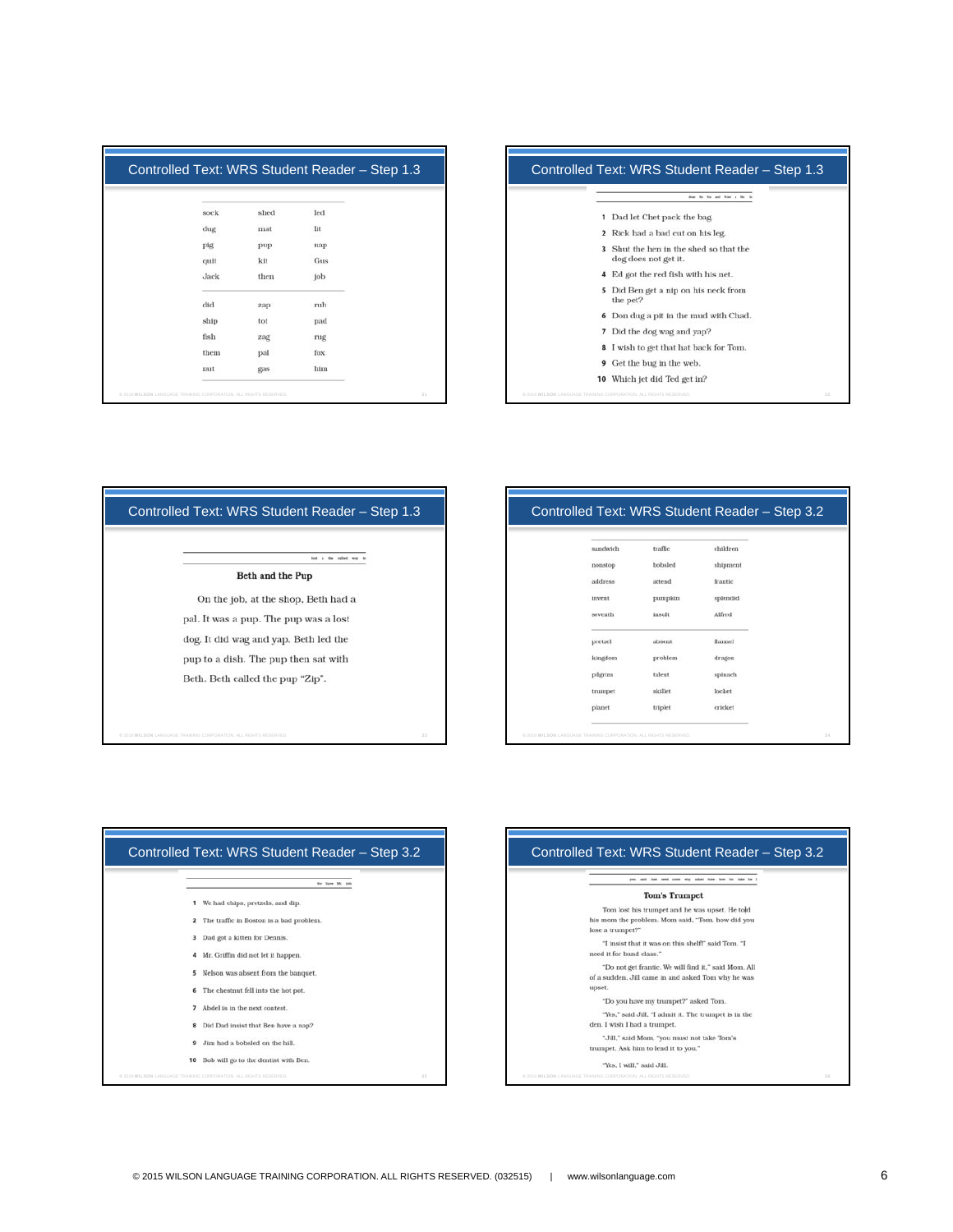| invasive       | evaluate    | microscopic |  |
|----------------|-------------|-------------|--|
| romantic       | represent   | remodel     |  |
| immunize       | responsive  | repulsive   |  |
| economy        | patronize   | congregate  |  |
| colonist       | economize   | explosive   |  |
| diplomat       | defensive   | hemoglobin  |  |
| electrode      | retrospect  | insulin     |  |
| <b>Itemize</b> | tabulate    | stimulate   |  |
| majesty        | basketry    | suffocate   |  |
| faculty        | soft-spoken | re-collect  |  |



| people over would                                     |
|-------------------------------------------------------|
| <b>Equipment Problem</b>                              |
| A conflict over the use of equipment became           |
| a problem at the Smith Company. The boss had          |
| neglected the problem until it became explosive. He   |
| then had to respond. At last, he did regulate the use |
| of the equipment. He did not wish to do this, but he  |
| felt it would combat the problem.                     |
| People then had to complete a request                 |
| for equipment time. This became an absolute           |
| requirement. People in the company were upset, but    |
| the boss insisted. In the end, it did help solve the  |
| conflict.                                             |

### Controlled Text: WRS Student Reader – Step 9.2

| sixteen                                | tree                        | thirteen |  |
|----------------------------------------|-----------------------------|----------|--|
| beep                                   | needle                      | creek    |  |
| cheer                                  | Hershey                     | jersey   |  |
| baloney                                | hockey                      | beehive  |  |
| sleeve                                 | Kathleen                    | chimney  |  |
| program and a structure.<br>chimpanzee | 32.001<br>bleed             | pokey.   |  |
| <b>COLLEGE AND</b><br>sweep            | Barney                      | teepee   |  |
| seventeen                              | Ashley                      | jeep     |  |
| nineteen                               | between                     | asleep   |  |
| referee                                | <b>CONSTRUCTS</b><br>screen | beetle   |  |
|                                        |                             |          |  |



# Controlled Text: WRS Student Reader – Step 9.2ses took pleased

### Mr. Toffee's Agenda

 $\,$  Mr. Toffee was an engineer for the U.S. government. He was sent on a seventeen-day business trip to the Malay Peninsula. He had some time off while he was there. He went into the jungle and took many slide photographs of the wild monkeys.

Mr. Toffee returned to the United States and wished Mr. toute returned to une united solutions and wisned<br>to share his photographs. He went to the Rotary Club on<br>Jersey Street in Cherry Valley. There, he would volunteer a<br>free delivery of his travel description. The club wa

At the turkey dinner held in November, Mr. Toffee gave his speech and slide demonstration. He did this while the<br>coffee and dessert were being served. He was able to add<br>lots of humor to keep it interesting. The members of the<br>club were very pleased.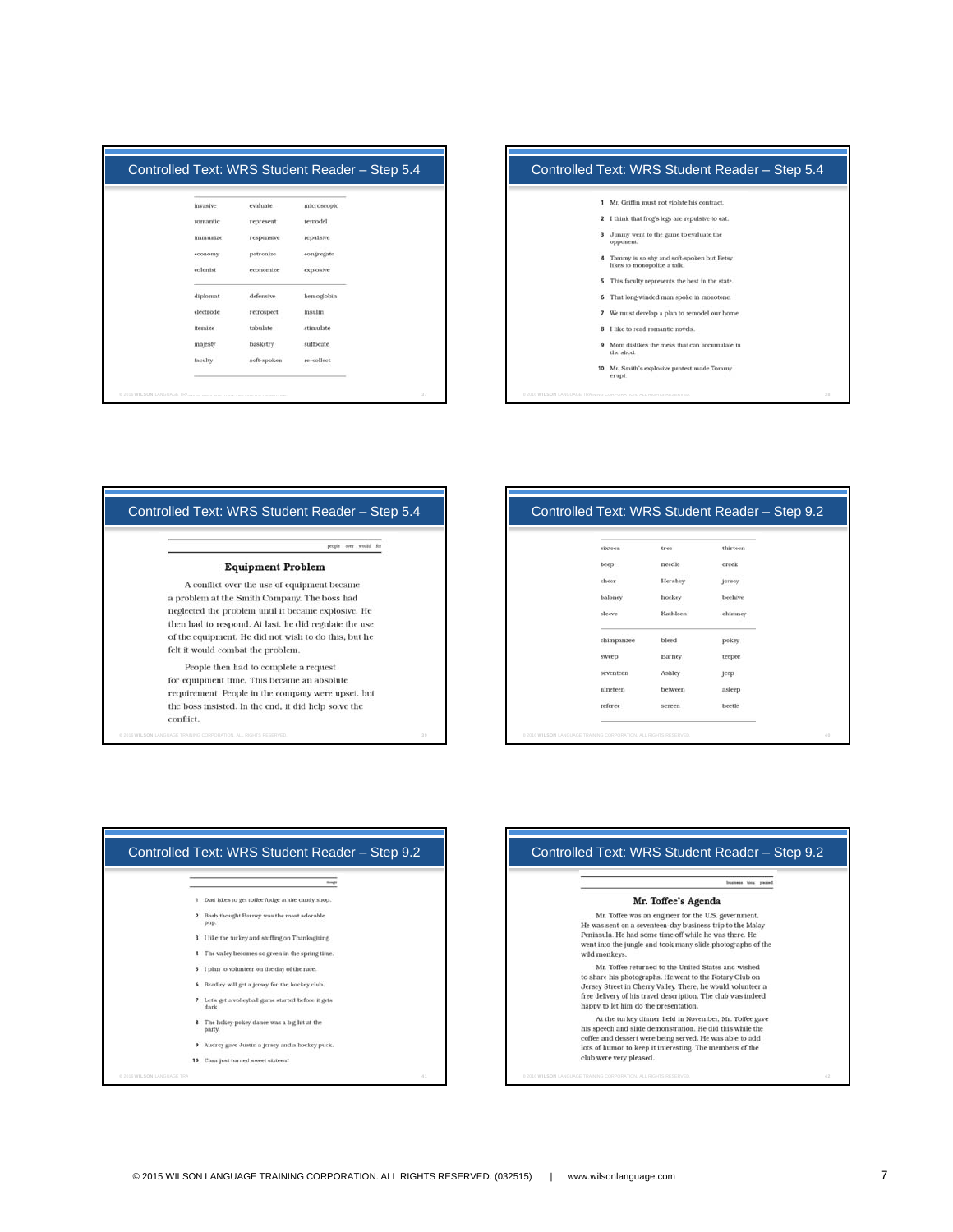| Portugal     | natural      | sanctuary    |  |
|--------------|--------------|--------------|--|
| tarantula    | fortune      | actual       |  |
| spatula      | congratulate | situate      |  |
| factual      | statue       | intellectual |  |
| fortunate    | eventually   | punctuate    |  |
| <b>Sales</b> |              |              |  |
| expenditure  | horticulture | nurture      |  |
| rapture      | venture      | puncture     |  |
| conjuncture  | conjecture   | scripture    |  |
|              | fixture      | overture     |  |



| Controlled Text: WRS Student Reader - Step 12.5                                                                                                                                                                                                                            |
|----------------------------------------------------------------------------------------------------------------------------------------------------------------------------------------------------------------------------------------------------------------------------|
| <b>The Last Frontier</b>                                                                                                                                                                                                                                                   |
| In the past, brave men and women looking for an<br>adventure went searching for gold in California. Today.<br>America's last frontier is Alaska. Its natural land features<br>are incredibly gorgeous! Its way of life is considerably<br>different from mainland America. |
| Recently, Grace, a young woman, ventured from her<br>home state to live in Fairbanks. This was a bold move!<br>Grace likes challenges and spacious land. She has a deep<br>appreciation for the beauty of nature. She also finds delight<br>in the season of winter.       |
| Approximately 25,000 people are spread out in the<br>area of Fairbanks. The inhabitants have a life-style that                                                                                                                                                             |

corresponds to the land. The pace of life is much slower Corresponds to the land. The pace of the final Grace's former place. Eventually things get done, but<br>Grace has learned patience and adjusted herself to a more<br>relaxed nature. Grace has now settled into a new way of life.





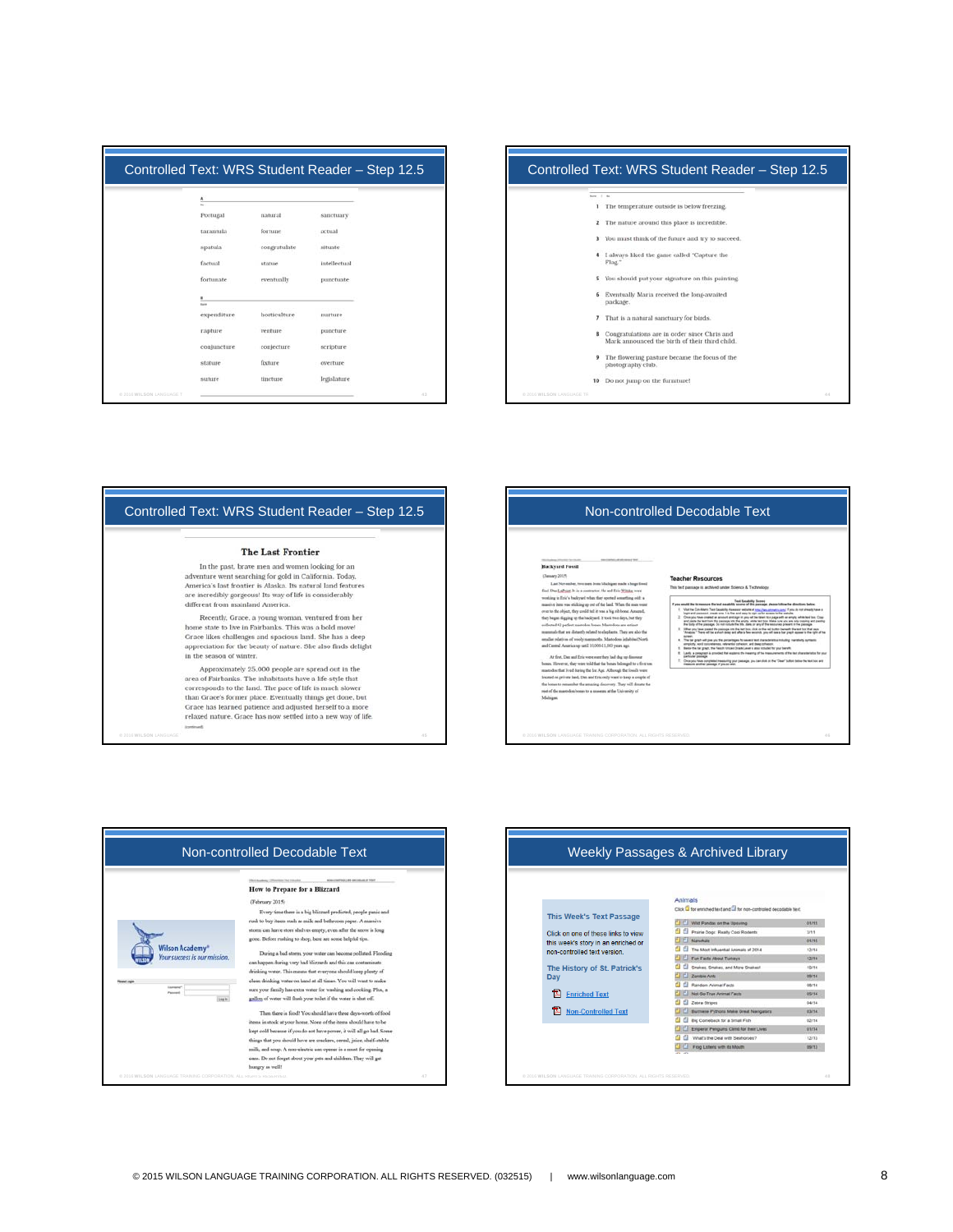

## Comprehension Instruction

#### **Listening Comprehension**

• Narrative and informational text at higher level than accessible to students at their independent reading levels



#### **Reading Comprehension** • Wilson controlled text

- Wilson non-controlled decodable text (from Wilson Academy)
- As students progress provide other narrative and informational text at students' independent reading level









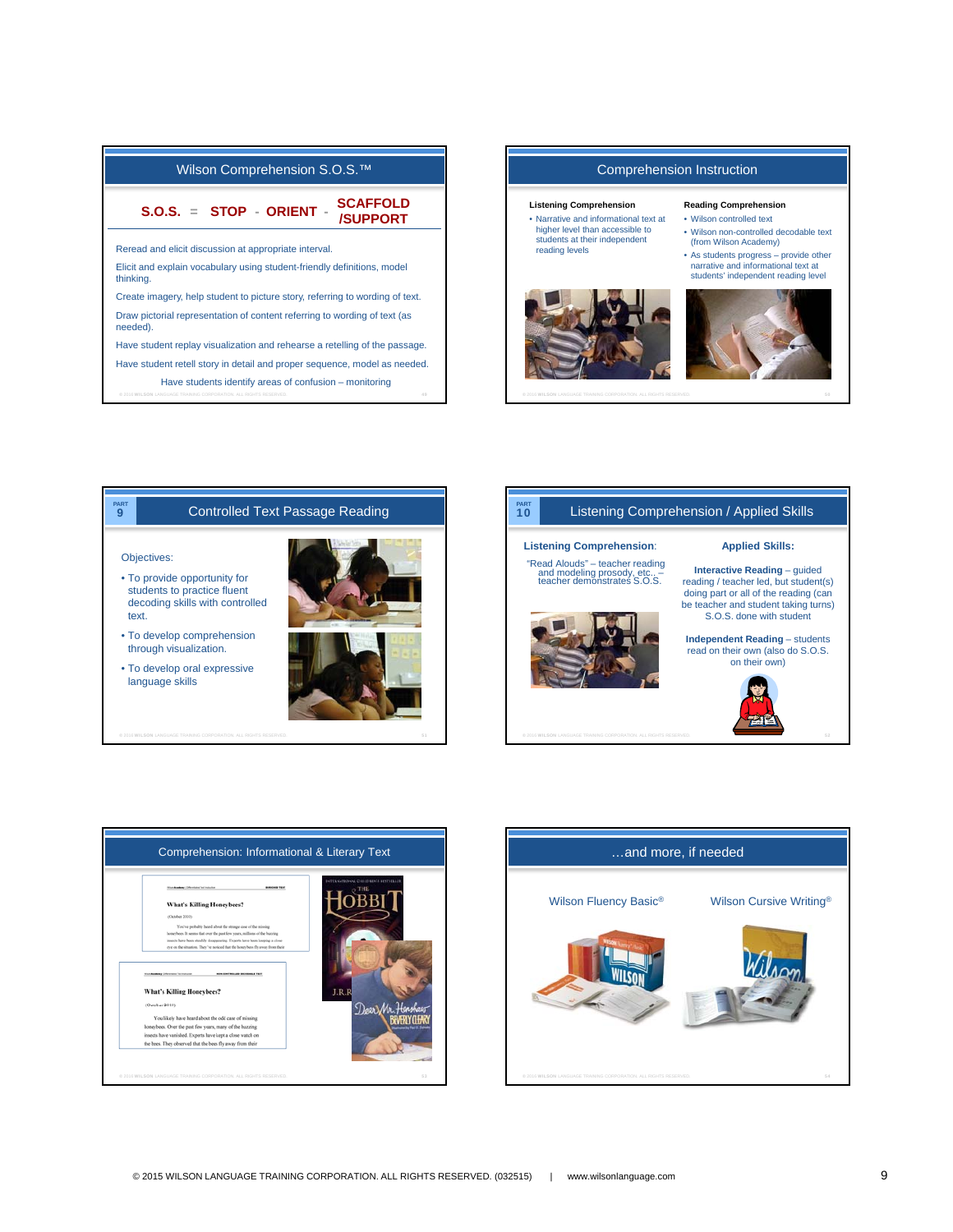





| Pacing                                                                                                                                                                                                                                                                                                                                                                                                                                                                                                           |                                                                            |  |  |  |
|------------------------------------------------------------------------------------------------------------------------------------------------------------------------------------------------------------------------------------------------------------------------------------------------------------------------------------------------------------------------------------------------------------------------------------------------------------------------------------------------------------------|----------------------------------------------------------------------------|--|--|--|
| <b>WRS Lesson / Student Progress Record</b><br>the this farm to track your student's progress in the Million models. Seniors, marking the date when he or the achieves manuscript                                                                                                                                                                                                                                                                                                                                | 4.4<br>Evangia<br>$\overline{ }$<br>$\overline{a}$<br>$^{11}$<br>32<br>3.1 |  |  |  |
| mading and spelling for a particular. Note that 1980 Substitute do not consider with a practicle and. These steps are skill proups which are<br>build in a logical wiperior based on the structure of the Dolfolt because. Every student begins at this 1 regardless of quade level.<br>In a primary in our channel as painted and the manufacturer and contacts and<br>$-1.1$<br><b>MARINEZ</b><br><b>PUB SALARITY 2 STRAY</b><br>٠<br>×<br>٠<br>$\mathbb{R}$<br>. .<br>!! Elmannimied@gpLfvdalefindqufJedfordi | 35<br>u<br>32<br>12<br>3.1<br>25                                           |  |  |  |
| habitath jis habitats was a stable things which colour<br>1.1 Practice with above country bright whose week<br>14 Double-concerns all BdE kins call:                                                                                                                                                                                                                                                                                                                                                             | 2.4<br>2.3<br>22.<br>2.1<br>18<br>$15 -$                                   |  |  |  |
| are an hom feet<br>$\sim$<br>14 Address of the dissolvation is seek with 3 smooth deeps studies                                                                                                                                                                                                                                                                                                                                                                                                                  | 14<br>1.2<br>Sept   Oct   New<br>1 Out<br>Am<br>Feb<br><b>Ma</b><br>Aug.   |  |  |  |
| are scheduled appropriately and occur consistently.                                                                                                                                                                                                                                                                                                                                                                                                                                                              | It typically takes 2-3 years to complete all twelve WRS Steps, if lessons  |  |  |  |
| It may take longer than 2-3 years if student is severely dyslexic.                                                                                                                                                                                                                                                                                                                                                                                                                                               |                                                                            |  |  |  |
| A substantial amount of instruction may need to take place before<br>scores improve on standardized (normed) tests.                                                                                                                                                                                                                                                                                                                                                                                              |                                                                            |  |  |  |
| @ 2016 WILSON LANGUAGE TRAINING CORPORATION. ALL RIGHTS RESERVED.                                                                                                                                                                                                                                                                                                                                                                                                                                                | 5.8                                                                        |  |  |  |



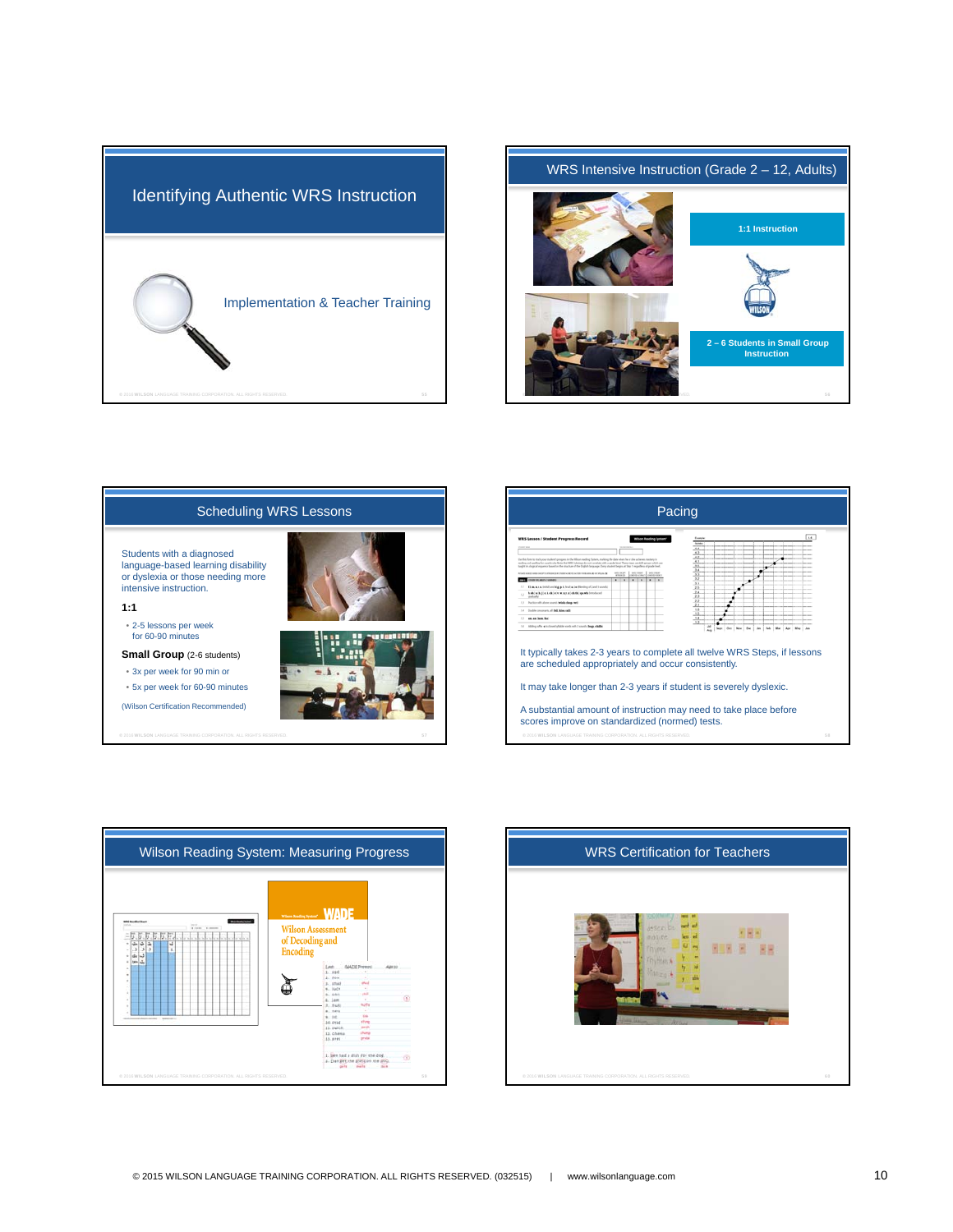# Why Certification?

- Teacher knowledge is a critical factor for student success.
- A highly-skilled Wilson teacher can deliver the program effectively and with integrity.
- Each Wilson trainee is expected to acquire a very sophisticated working knowledge of the sound-symbol system of English (phonology) and its structure (morphology), as well as specific diagnostic techniques in teaching reading and spelling. In addition, explicit teaching of fluency, vocabulary, and comprehension must be demonstrated.

**©** 2016 WILSON LANGUAGE TRAINING CORPORATION. ALL RIGHTS RESERVED. 61











- Three day (15 hour) workshop provides participants with an overview of the Wilson Reading System curriculum. Examines reading research, principles of instruction, dyslexia, appropriate student identification and placement, program implementation, progress monitoring, and multisensory structured language teaching.
- Pre-requisite for WRS Level I Certification Training.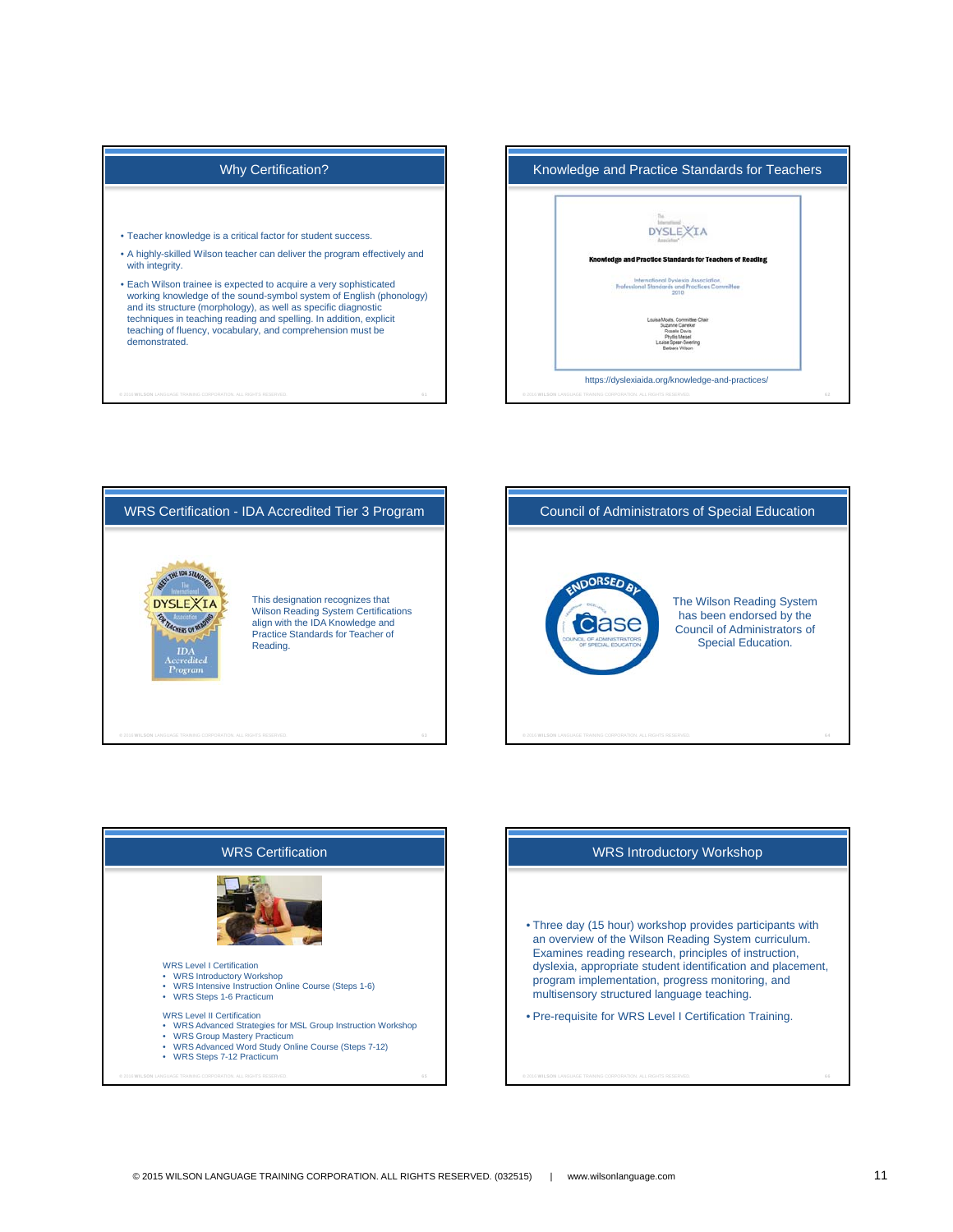

**©** 2016 WILSON LANGUAGE TRAINING CORPORATION. ALL RIGHTS RESERVED. 67

# WRS Level II Certification

#### **WRS Level II Certification**

#### **Wilson**® **Dyslexia Therapist (W.D.T.)**

- Training involves extensive seminar and online coursework (70 hours) and two supervised practicum courses (minimum 125 hours)
- Prepares teachers to work with small groups of students and in WRS Steps 7-12.

Wilson Dyslexia Practitioners & Therapists Recommending WRS Level I or II Certified teachers is our way of assuring the integrity of the program and that it is being implemented in the way it was designed. Teachers who have only attended the WRS Introductory Workshop are not considered "trained" in the Wilson Reading System.



# Identifying Authentic WRS Instruction • Delivered by qualified instructor, WRS certification strongly recommended

- Lessons scheduled appropriately, number of minutes and days per week
- 1:1 setting or small group (homogenous)
- WRS instructional elements evident: student notebook, student composition book, wordlist charting, pre/posttesting with WADE, etc.



## Questions to Ask

- Did my child's Wilson teacher complete the Wilson Level I Certification Training? Wilson Level II Certification Training?
- How many times per week will my child be receiving Wilson instruction? How many minutes are scheduled for each session?
- Will my child be receiving 1:1 instruction or small group (up to 6 students)?
- Would it be it be possible to see my child's Wilson Student Notebook, Wilson Composition Book, and Wordlist Chart, as well as the WADE (Wilson Assessment of Decoding and Encoding) pre and posttesting?
- How will you measure my child's progress?